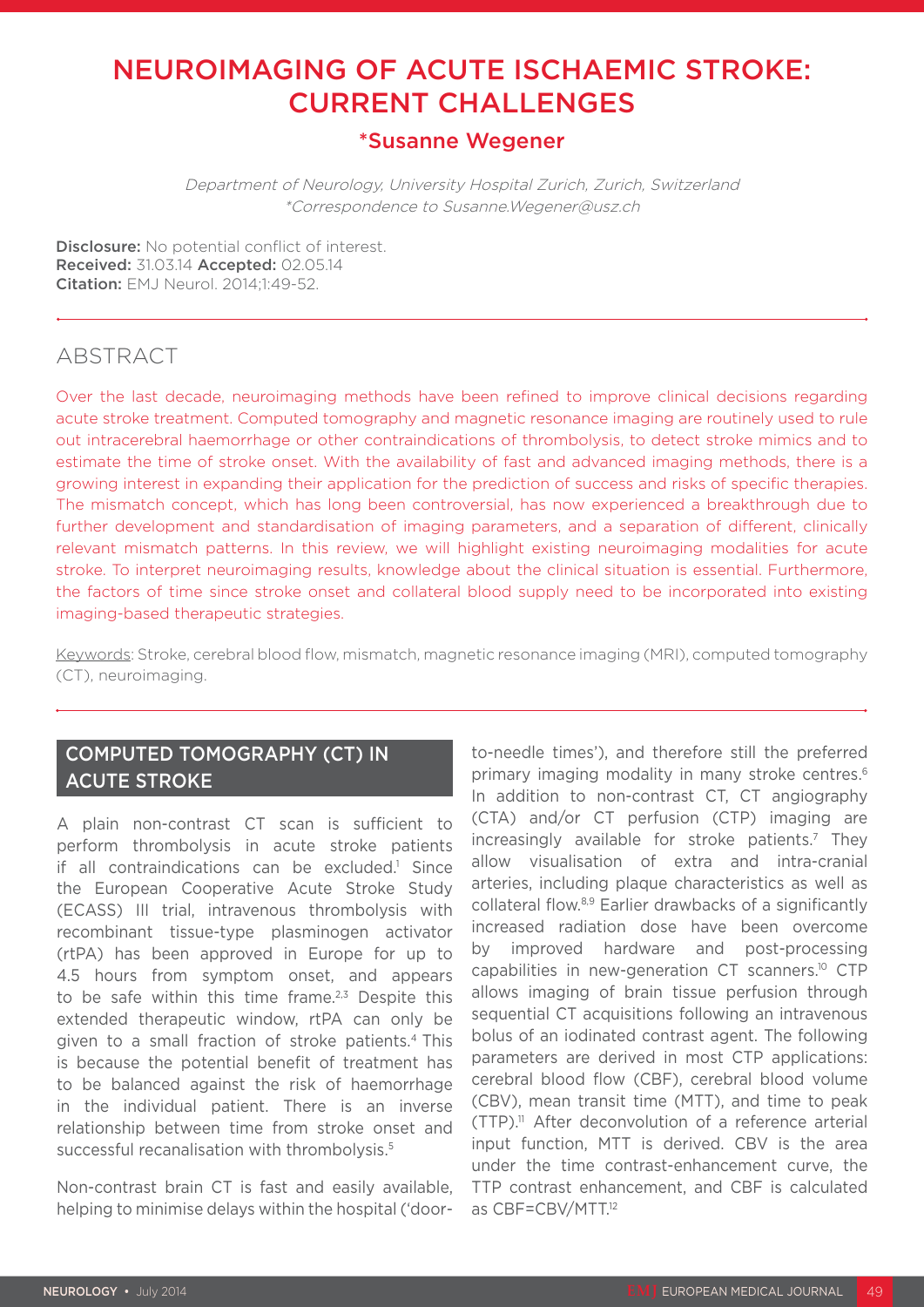### MAGNETIC RESONANCE IMAGING (MRI) IN ACUTE STROKE

MRI is increasingly available as an alternative imaging modality in acute stroke and allows several non-contrast image acquisition modalities as well as magnetic resonance (MR) angiography (MRA) and MR-based perfusion-weighted imaging (MRI-PWI). From the latter, and similar to CTP, the parameters CBF, CBV, and MTT can be derived.10,13,14 In addition to bolus-tracking techniques that rely on the application of an MRI contrast agent, arterial spin labelling MRI measures perfusion by non-invasively, magnetically labelling endogenous water protons.15,16 The method is gaining access to clinical MRI protocols and has the unique potential to selectively analyse blood supply from a single, magnetically labelled vessel ('vessel encoded imaging') or with blood flow of a pre-defined velocity ('velocity selective imaging'), which is not feasible with bolus-tracking CTP or MRI-PWI methods.<sup>17,18</sup>

The MRI sequence parameter which revolutionised stroke imaging in the 1990s was the non-contrast application diffusion-weighted imaging (DWI).19 DWI can readily depict even small ischaemic lesions within the first minutes/hours of stroke onset, and has proven to be more sensitive in ischaemic lesion detection than CT.20 MRI is at least as good as CT with respect to the detection of acute intracranial haemorrhage.<sup>21</sup> Stroke mimics such as seizures, migraines, or encephalopathy are typically not discerned on a non-contrast CT.<sup>22</sup> Although the complication rate of thrombolysis in stroke mimics is low, patients would receive a potentially harmful therapy unnecessarily. In patients presenting with ambiguous clinical symptoms raising doubt about an ischaemic cause, MRI would be the preferred imaging modality.

Another challenge for the physician is stroke occurring during the night ('wake-up stroke') or in other situations when the onset is unknown; these patients were previously excluded from thrombolysis. Using DWI and fluid-attenuated inversion recovery (FLAIR) MRI, it is now possible to estimate the onset of stroke into <6 or >6 hours earlier.23 Patients with wake-up stroke, who have a DWI positive lesion that is not demarcated on FLAIR, are very likely to be within a time window where thrombolysis can still be performed. Both sequences can be acquired within 5-10 minutes. Since stroke occurs during the night in

approximately 25% of patients, this concept may significantly increase the eligibility of acute stroke patients for thrombolysis. Despite these advantages of MRI, the applicability to acute stroke patients is often limited due to the required head restrain, difficulties in patient monitoring, and exclusion of patients with pacemakers or claustrophobia.

#### THE TARGET MISMATCH

Initially described by Astrup in  $1981<sup>24</sup>$  the penumbra is tissue at risk of infarction due to a reduction in blood flow, hypoxia, and loss of functionality that has not yet caused irreversible failure of energy metabolism and necrosis.25 The concept of 'mismatch' is an attempt to define this area by imaging, with the goal to search for tissue that is hypoperfused but still salvageable by recanalisation even beyond the approved treatment time window or to select patients for endovascular treatment. It was initially used in the context of a MRI-PWI and DWI mismatch for MRI assessment in acute stroke patients.<sup>26</sup> The infarct core is the area where MRI-PWI and DWI lesions are overlapping, indicating that hypoperfusion in these areas have already progressed to infarction. With time and persistence of the vascular occlusion, the core is expected to grow.

After results from smaller studies indicated that the PWI-DWI mismatch may indeed help to select patients for safe thrombolysis at treatment times  $>4.5$  hours,  $27-29$  the concept was introduced into larger clinical trials, where a patient was grouped as having a mismatch when the lesion on MRI-PWI was 20% larger than the DWI lesion.<sup>30-32</sup> These trials (DEFUSE, EPITHET, DIAS-2), although showing a favourable response to thrombolysis with mismatch, could not prove that patient selection for thrombolysis based on the mismatch was beneficial.2,30,33,34 The results were probably influenced by differences in post-processing of the perfusion maps.35

A separate, retrospective analysis of the DEFUSE data showed that the correlation between MRI-PWI lesion and final infarct size depends on the thresholds applied to the calculation of the PWI maps.36 However, another re-analysis of the pooled DEFUSE-EPITHET data revealed that not only technical aspects might have contributed to the disappointing results regarding the interpretation of the mismatch. In patients between 3 and 6 hours of symptom onset with a mismatch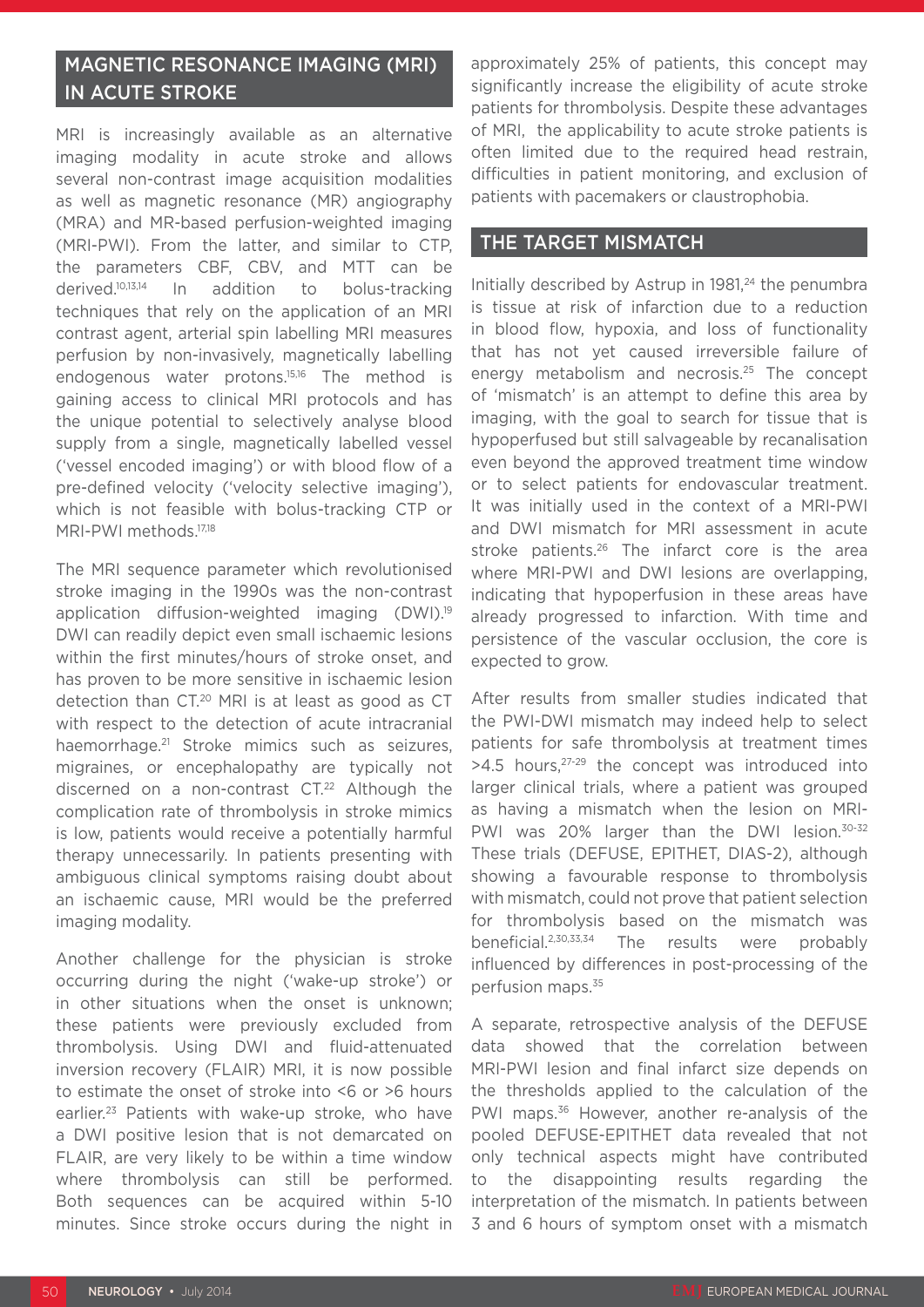

Figure 1: 83-year-old patient presenting with target mismatch without reperfusion, 3 hours after the onset of aphasia and right-sided sensorimotor paralysis.

The computed tomography perfusion (CTP), including mean transit time and cerebral blood volume maps and the diffusion-weighted imaging-magnetic resonance imaging (MRI) acquired 1.5 hours later, show a target mismatch in a MCA-M1 occlusion. Despite timely start of thrombolysis, recanalisation could not be achieved. The FLAIR MRI acquired 3 weeks later demonstrates that, with persisting M1-occlusion, the infarct has grown into the full area of prolonged time to peak on the initial CTP map.

but with a 'malignant' profile, defined as large (>80 ml) DWI and large (>85 ml with Tmax >8 seconds) MRI-PWI lesion, recanalisation caused even worse outcomes due to the increased occurrence of parenchymal haemorrhage.37 These findings suggest that recanalisation strategies should be pursued with caution in patients presenting at later (>3) hours) time points with a MRI-defined malignant profile. Exclusion of patients with a malignant profile and dichotomising into patients with/without a 'target mismatch' demonstrated that patients with a target mismatch indeed respond better to recanalisation therapies, as in the prospective, randomised DEFUSE2 trial.38

Currently, several trials are testing the target mismatch as a selection criterion to extend the thrombolysis time window to up to 9 hours or test endovascular recanalisation.39 CT has also been used to provide a mismatch, whereby MTT/TTP and CBV/CBF maps are overlaid in analogy to MRI-PWI and DWI, with MTT and CBV probably yielding the best prediction for infarct growth.<sup>7</sup> In this model, the core is the area of decreased CBV embedded into the larger area of prolonged MTT. Although the correlation to the MRI-defined mismatch is fairly good, the approach suffers from the fact that it can assess contrast-based perfusion parameters

only and does not measure an independent tissue parameter such as DWI to estimate the core.

#### **CONCLUSION**

What is the underlying vascular physiology of a target mismatch versus a malignant profile in similar vascular occlusions? A proficient collateral vascular network might be present in some patients. Such collaterals might maintain perfusion and delay growth of the ischaemic core. It is conceivable that differences in collateral supply or in tissue resistance to ischaemia might contribute to the observed imaging patterns.40 If different growth dynamics are to be expected, the influence of time should be incorporated into existing models of infarct growth. Recanalisation may still lead to clinical improvement when achieved within the first 3 hours of symptom onset in patients with a malignant profile and/or poor collaterals, but may be beneficial even at much later time points in a target mismatch patient with good collaterals (for an example of a patient with a target mismatch see Figure 1). It is very likely that advanced neuroimaging, including CTP and MRI-PWI, will facilitate the introduction of new and better treatments for acute stroke patients in the near future.

#### **REFERENCES**

1. The National Institute of Neurological Disorders and Stroke rt-PA Stroke N Engl J Med. 1995;333:1581-8. Study Group. Tissue plasminogen 2. Hacke W et al. Intravenous desmoteplase

activator for acute ischemic stroke.

in patients with acute ischaemic stroke selected by MRI perfusion-diffusion weighted imaging or perfusion CT (DIAS-